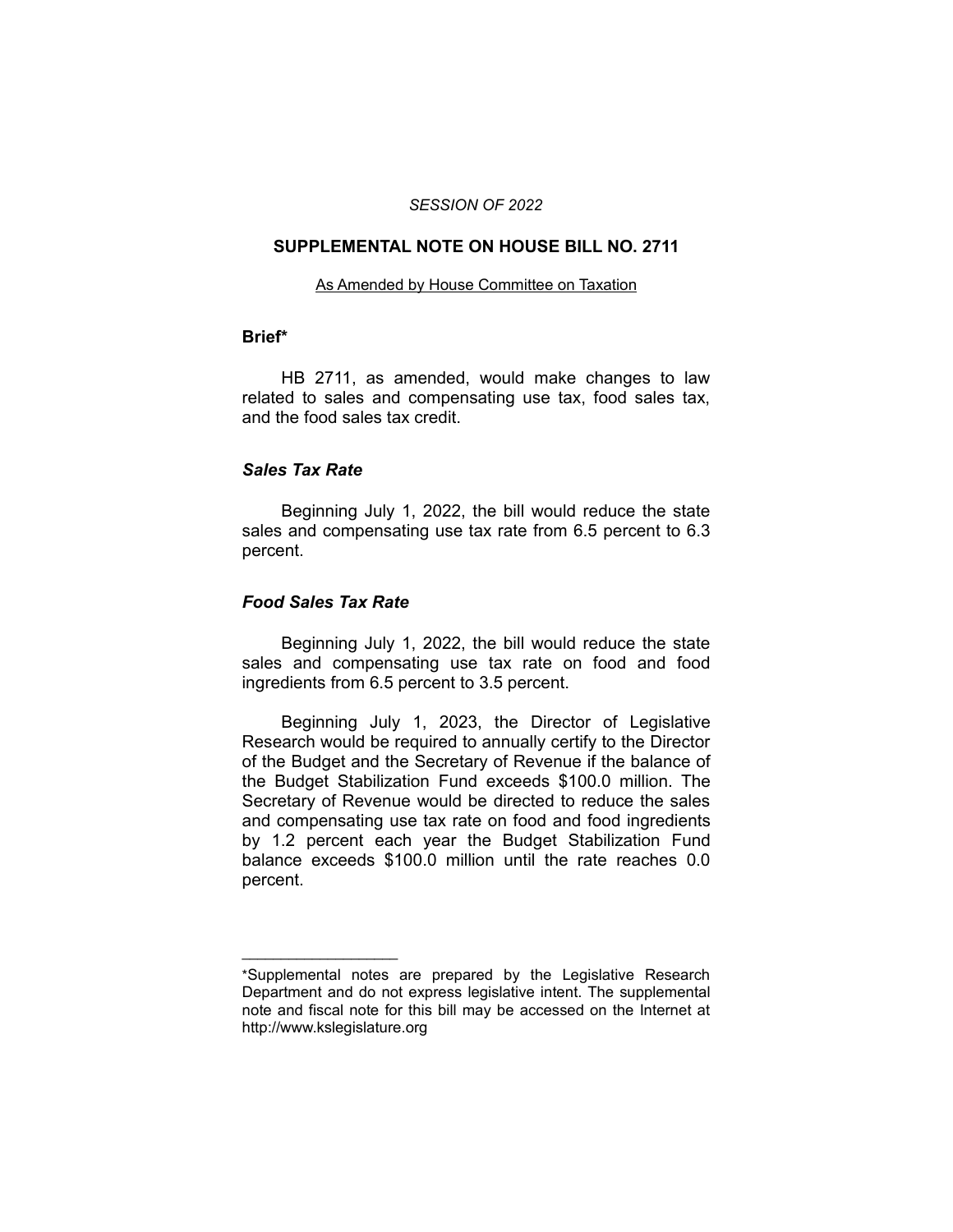Food and food ingredients would be defined to include bottled water, candy, dietary supplements, soft drinks, and food sold through vending machines and to exclude alcoholic beverages, tobacco, and most prepared foods.

## *Local Sales Tax on Food*

The bill would provide that sales of food and food ingredients would be subject to sales taxes imposed by cities and counties and that all sales subject to sales taxes imposed by cities and counties would be subject to sales taxes imposed by Washburn University.

#### *Distribution of Sales Tax Revenue*

The bill would change the percentage of sales tax revenue distribution to provide the State Highway Fund with 18.0 percent of sales and use tax receipts beginning July 1, 2022.

### *Food Sales Tax Credit*

The bill would provide for, beginning in tax year 2023, the food sales tax credit to be a refundable tax credit and would provide that the credit would sunset if the food sales tax rate reaches 0.0 percent.

#### **Background**

The bill was introduced by the House Committee on Taxation at the request of Representative Adam Smith.

## *House Committee on Taxation*

In the House Committee hearing, **proponent** testimony was provided by representatives of the Kansas Action for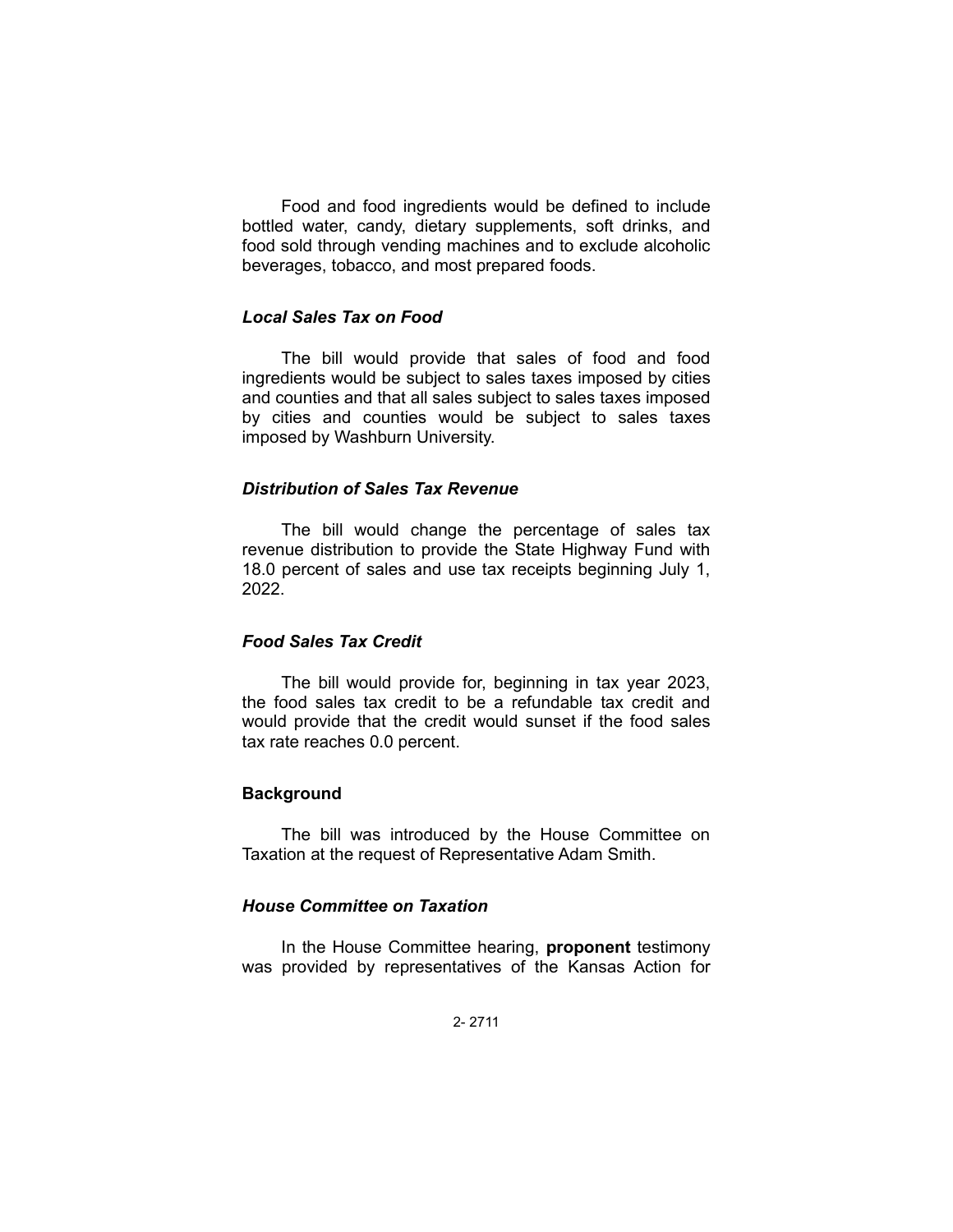Children, Kansas Council of Chapters of Military Officers Association of America, Kansas Food and Farm Coalition, and KC Healthy Kids. Proponents generally stated the bill would reduce the food sales tax and general sales tax burden on taxpayers without imperiling the provisions of government services. Written-only proponent testimony was provided by representatives of the Association of Kansas Food Banks, El Centro, Greater Kansas City Chamber of Commerce, Overland Park Chamber of Commerce, and United Community Services of Johnson County.

Written-only opponent testimony was provided by representatives of the Kansas Department of Transportation, Kansas Farm Bureau, and Kansas Restaurant and Hospitality Association.

Neutral testimony was provided by representatives of the Kansas Appleseed Center for Law and Justice, Kansas Contractors Association, and Economic Lifelines. Written-only neutral testimony was provided by representatives of the American Council of Engineering Companies of Kansas, Fuel True Independent Energy and Convenience, Kansas Beverage Association, Kansas Chamber of Commerce, Kansas Policy Institute, Kansas Society of Professional Engineers, and League of Kansas Municipalities, and a private citizen.

The House Committee amended the bill to include certain items in the definition of food and food ingredients and to change the State Highway Fund distribution percentage.

## **Fiscal Information**

According to the Department of Revenue, the amended bill is estimated to have the following fiscal effect. These estimated fiscal effects include an assumption that the Budget Stabilization Fund balance will exceed \$100.0 million in all relevant years.